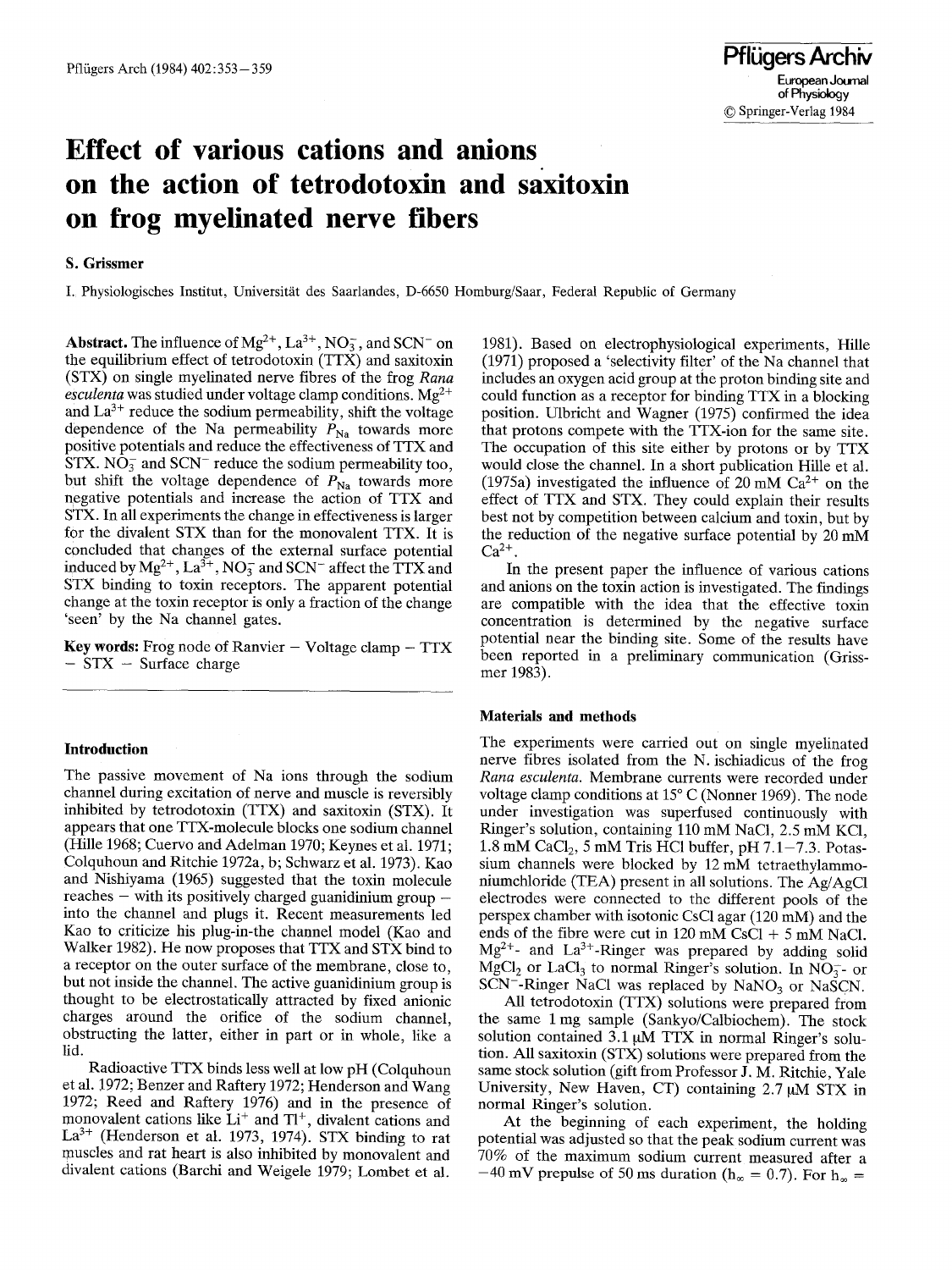0.7 the membrane potential can be assumed to equal the normal resting potential of  $-70$  mV (see Frankenhaeuser 1959). Subsequently, the holding potential was shifted to  $-92$  mV in order to remove inactivation of the Na system completely. It remained at  $-92 \text{ mV}$  during the entire experiment.

The command voltage pulses were generated by a microcomputer (DEC LSI 11/23), Which was also used for sampling the data at 10-us intervals and for off-line analysis. All current records were filtered with a 10-kHz low-pass filter and stored on floppy discs. The pulse duration was 5 ms and the pulse interval  $1-2$  s. To correct for capacitative and leakage currents the current associated with a  $-50$  mV pulse was multiplied by  $-1$ , suitably scaled and subtracted from the total current.

Absolute values for the membrane current were obtained by assuming a longitudinal axoplasm resistance of 10 M $\Omega$ . Peak  $I_{\text{Na}}$  was converted to peak sodium permeability by means of the constant field equation (Goldman 1943; Hodgkin and Katz 1949)

$$
P_{\text{Na}} = I_{\text{Na}} \frac{RT}{F^2 E} \frac{1}{[\text{Na}]_0} \frac{\exp(EF/RT) - 1}{\exp[(E - E_{\text{Na}})F/RT] - 1} \,. \tag{1}
$$

 $[Na]_o$  is the external Na concentration, E is the test pulse potential and  $E_{\text{Na}}$  is the Na equilibrium potential; F, R, and T have their usual meaning. To describe the voltage dependence of  $P_{\text{Na}}$ , peak  $P_{\text{Na}}$  (which is proportional to the square of the activation variable  $m$ ) was fitted by a function related to the Boltzmann equation

$$
P_{\text{Na}}(E) = \frac{\bar{P}_{\text{Na}}}{\left\{1 + \exp\left[(E_m - E)/k\right]\right\}^2}
$$
(2)

where  $E_m$  is the potential at which  $P_{\text{Na}} = 0.25 \bar{P}_{\text{Na}}$  with  $P_{\text{Na}}$  $= P_{\text{Namax}}$  and  $k_m$  is a measure of the steepness of the curve (compare Dani et al. 1983). Shifts were calculated as the change of the midpoint potential  $E_m$  of the peak  $P_{Na}$  (*E)* 

**A B E** 



curve. The same shifts and the same changes in toxin action were observed if  $P'_{\text{Na}}$  instead of peak  $P_{\text{Na}}$  was used;  $P'_{\text{Na}}$ was obtained by extrapolating the fast exponential decay of the sodium current back to zero time and represents the value which  $P_{\text{Na}}$  would attain if inactivation were to remain at its resting value (see Frankenhaeuser 1960).

The junction potential between the agar bridge (filled with 120 mM CsCl agar) in the A pool and the solution in the A pool was measured with a saturated KC1 reference electrode at 15 $^{\circ}$  C. The junction potential of NO<sub>3</sub>- and SCN<sup>-</sup>-Ringer with respect to Ringer's solution was  $0.5$  mV and  $1.0 \text{ mV}$  (NO<sub>3</sub>- and SCN<sup>-</sup>-Ringer negative). A small junction potential occurred in  $1.08 \text{ mM}$  La<sup>3+</sup>- and 60 mM  $Mg^{2+}$ -Ringer (La<sup>3+</sup>- and Mg<sup>2+</sup>-Ringer 0.5 mV positive against normal Ringer); no measurable junction potential was observed with smaller  $La^{3+}$  or  $Mg^{2+}$  concentrations.

Reduction of  $I_{\text{Na}}$  reduces the voltage drop across the resistance in series with the membrane and thereby shifts the  $P_{\text{N}_a}$  (E) curve by a few millivolt to more positive potentials (Drouin and Neumcke 1974). To correct for this effect, I measured the shifts occurring during TTX treatment in normal Ringer (e.g., a 3 mV shift accompanying a reduction of  $I_{\text{Na}}$  to 60%, see Figs. 1D and 2D) and subtracted an appropriately scaled value from the shifts observed in  $La^{3+}$ -,  $Mg^{2+}$ -,  $NO_3^-$ -, and SCN<sup>-</sup>-Ringer.

The measured shifts of the  $P_{\text{Na}}$  *(E)* curve were not corrected for shifts due to the raised osmolality in solutions with added  $Mg^{2+}$  (compare Hille et al. 1975b).

## **Results**

### *Reduction of the TTX-effect by di- and trivalent cations*

The basic observation is illustrated in Fig. 1 which shows three  $I_{Na}$  *(E)* curves in the upper row  $(A-C)$  and the

> Fig. 1A-F. Effect of 3.1 nM TTX on peak  $I_{\text{Na}}$ and peak  $P_{\text{Na}}$  in the absence and in the presence of 30 mM Mg<sup>2+</sup>. A, D Peak  $I_{\text{Na}}$  (E) and peak  $P_{\text{Na}}$ *(E)* in normal TEA-Ringer without TTX ([]), with 3.1 nM TTX  $(\triangle)$  and again without TTX  $(\star)$ . B, E Peak  $I_{Na}$  (E) and peak  $P_{Na}$  (E) in normal TEA-Ringer  $(\star)$  and in TEA-Ringer with 30 mM  $Mg^{2+}$  (O). C, F Same as A, D, but in TEA-Ringer with  $30 \text{ mM } Mg^{2+}$ . All measurements were done on the same motor fibre 10 min after application of the respective solutions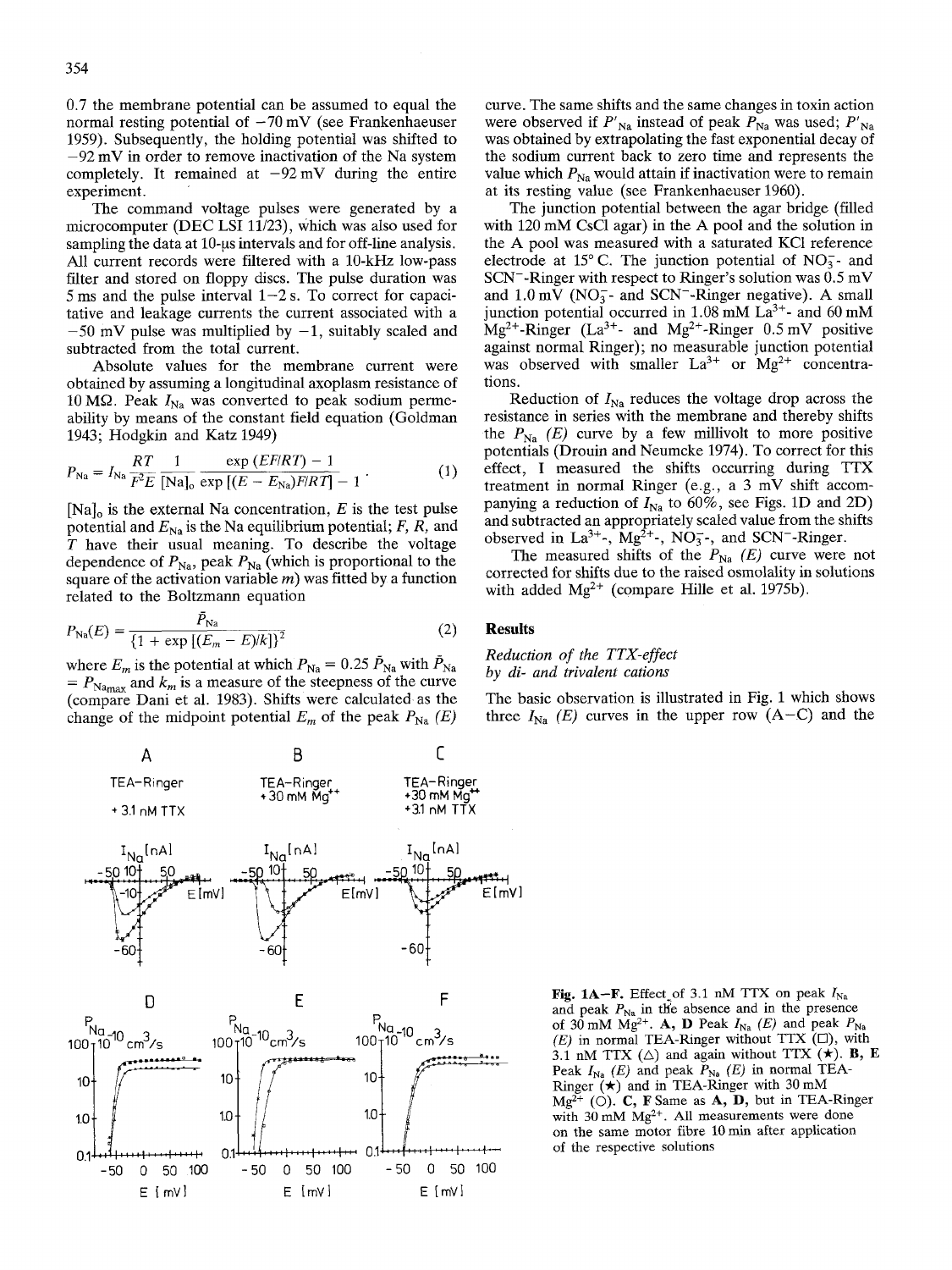**Table 1.** Modification of the TTX effect, shift of the ascending branch of the  $P_{\text{Na}}(E)$  curve and reduction of  $\bar{P}_{\text{Na}}$  by various cations and anions. Columns (1) and (2) give  $\bar{P}_{\text{Na}}$  in the presence of 3.1 nM TTX divided by  $\bar{P}_{\text{Na}}$  in the absence of TTX for normal Ringer (control) and for test solution. Mean values  $\pm$  SD.  $n =$  Number of experiments

| Test solution                                                                                                         | (1)<br>Effect of<br>$3.1$ nM $TTX$<br>control                                    | (2)<br>Effect of<br>3.1 nM TTX<br>test solution                                  | (3)<br>Shift (mV)                                                   | (4)<br>$\bar{P}_{\text{Na}}$ in (TTX-free)<br>test solution divided<br>by $\bar{P}_{\text{Na}}$ in<br>$(TTX-free)$<br>normal Ringer | $\boldsymbol{n}$<br>9<br>8<br>6 |
|-----------------------------------------------------------------------------------------------------------------------|----------------------------------------------------------------------------------|----------------------------------------------------------------------------------|---------------------------------------------------------------------|-------------------------------------------------------------------------------------------------------------------------------------|---------------------------------|
| $0.135$ mM La <sup>3+</sup><br>$0.27$ mM La <sup>3+</sup><br>$0.54$ mM La <sup>3+</sup><br>$1.08$ mM La <sup>3+</sup> | $0.603 \pm 0.016$<br>$0.603 \pm 0.005$<br>$0.593 \pm 0.011$<br>$0.616 \pm 0.015$ | $0.644 \pm 0.005$<br>$0.684 \pm 0.006$<br>$0.701 \pm 0.007$<br>$0.734 \pm 0.008$ | $9.4 \pm 1.1$<br>$16.1 \pm 1.0$<br>$22.4 \pm 0.7$<br>$30.2 \pm 1.8$ | $0.897 \pm 0.025$<br>$0.845 \pm 0.033$<br>$0.728 \pm 0.048$<br>$0.689 \pm 0.033$                                                    |                                 |
| $~\mathrm{mM}~\mathrm{Mg^{2+}}$<br>10<br>$~\mathrm{mM}~\mathrm{Mg^{2+}}$<br>30<br>$mM Mg2+$<br>60                     | $0.605 \pm 0.005$<br>$0.606 \pm 0.004$<br>$0.606 \pm 0.003$                      | $0.651 \pm 0.002$<br>$0.697 \pm 0.002$<br>$0.720 \pm 0.001$                      | $9.6 \pm 0.7$<br>$20.0 \pm 1.8$<br>$25.7 \pm 1.6$                   | $0.908 \pm 0.030$<br>$0.800 \pm 0.034$<br>$0.781 \pm 0.027$                                                                         | 3<br>3                          |
| $NO3^-$<br>$SCN^-$                                                                                                    | $0.608 \pm 0.004$<br>$0.605 \pm 0.003$                                           | $0.559 \pm 0.005$<br>$0.516 \pm 0.006$                                           | $-10.4 \pm 1.4$<br>$-19.7 \pm 1.3$                                  | $0.923 \pm 0.016$<br>$0.789 \pm 0.053$                                                                                              | 8                               |
| Overall mean                                                                                                          | $0.605 \pm 0.010$                                                                |                                                                                  |                                                                     |                                                                                                                                     | 56                              |

**Fig. 2A-F.** Effect of 3.1 nM TTX on peak  $I_{\text{Na}}$ and peak  $P_{\text{Na}}$  in Cl<sup>-</sup>-Ringer and in NO<sub>3</sub>-Ringer. A, D Peak  $I_{\text{Na}}$  *(E)* and peak  $P_{\text{Na}}$  *(E)* in normal  $CI^-$ -Ringer without TTX  $(\Box)$ , with 3.1 nM TTX ( $\triangle$ ) and again without TTX ( $\star$ ). **B**, **E** Peak  $I_{\text{Na}}$ *(E)* and  $P_{Na}$  *(E)* in normal C1<sup>-</sup>-Ringer  $(\star)$  and in  $NO<sub>3</sub>$ -Ringer (O). C, F Same as A, D, but in NO<sub>3</sub>-Ringer. All measurements were done on the same motor fibre, 10 min after application of the respective solutions



**A B C** 

corresponding  $P_{\text{Na}}(E)$  curves in the lower row (D-F). In normal Ringer (A, D,), 3.1 nM TTX reduced the Na inward current (measured at  $E = 0$  mV) and the maximum Na permeability  $(\bar{P}_{Na})$  to 61% of the control value; the effect was fully reversible. Addition of 30 mM  $Mg^{2+}$  to the Ringer solution (B, E) shifted the descending branch of the  $I_{\text{Na}}(E)$  curve and the ascending branch of the  $P_{\text{Na}}(E)$  curve to more positive values of membrane potential and decreased  $P_{\text{Na}}$  to 90%; the size of the shift was determined by measuring the change of the midpoint potential  $E_m$  of the  $P_{\text{Na}}$  *(E)* curve and (after subtraction of the series resistance artefact, see Methods) amounted to 20 mV. In

Ringer with 30 mM Mg<sup>2+</sup> (C, F), 3.1 nM TTX reduced  $I_{\text{Na}}$ and  $\bar{P}_{\text{Na}}$  reversibly to 69%, i.e., the effect was slightly weaker than in normal Ringer.

The results of 56 experiments with different concentrations of  $Mg^{2+}$  and  $La^{3+}$  are summarized in Table 1. Comparing columns (1) and (2) shows that all solutions with  $La^{3+}$  or  $Mg^{2+}$  reduce the TTX effect. The reduction of the TTX effect was most pronounced in Ringer with 1.08 mM La<sup>3+</sup>. This solution produced also the largest shift of the  $P_{\text{Na}}$ *(E)* curve (column 3) and the largest decrease of  $\bar{P}_{\text{Na}}$ (column 4). The observed shifts and the decreases of  $\bar{P}_{Na}$ agree well with the findings of Brismar (1980), whereas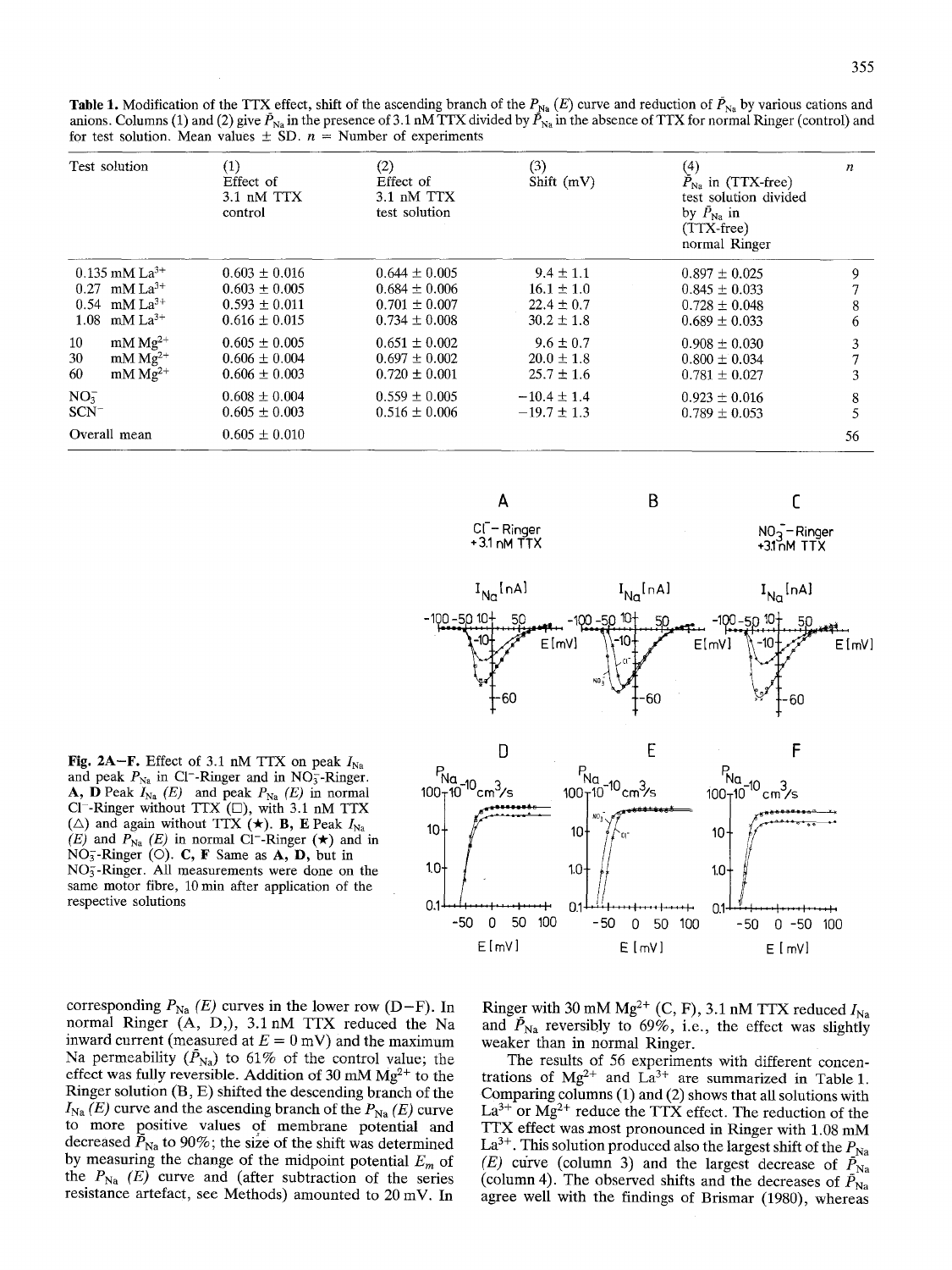Vogel (1974) described a larger shift and a larger decrease of  $\bar{P}_{\text{Na}}$  in La<sup>3+</sup>.

## *Increase of the TTX-effect by anions*

In Fig. 2 the same kind of experiment as in Fig. I was done to test the effect on  $NO<sub>3</sub><sup>-</sup>-Ringer$  on the TTX action. In normal  $Cl^-$ -Ringer  $(A, D)$  3.1 nM TTX reduced the Na inward current (measured at  $E = 0$  mV) and the maximum Na permeability  $(\bar{P}_{\text{Na}})$  to 61% of the control value; the effect was fully reversible. Replacing the Cl<sup>-</sup>-Ringer by NO<sub>3</sub>-Ringer (B, E) shifted the descending branch of the  $I_{\text{Na}}$ *(E)* curve and the ascending branch of the  $P_{Na}$  *(E)* curve by



**Fig. 3.** Steady-state effect of TTX on  $\bar{P}_{\text{Na}}$  in 1.08 mM La<sup>3+</sup>-, 30 mM  $Mg^{2+}$ , Cl<sup>-</sup>, NO<sub>3</sub>- and SCN<sup>-</sup>-Ringer.  $\bar{P}_{\text{Narel}}$  is given in % of the respective values in the solutions without TTX. [TTX] is plotted on a logarithmic scale. The points are mean values obtained from at least three experiments. The points belonging to the control solution represent at least 15 experiments. The SD does not exceed the size of the symbols. The curves through the points were calculated assuming the relative  $\bar{P}_{\text{Na}}$  to be proportional to  $K_D/([TTX] + K_D)$ . Numerical values for  $K_D$  are given in column (1) of Table 2.  $\odot$  La<sup>3+</sup>,  $\triangle$  Mg<sup>2+</sup>;  $\Box$  Cl<sup>-</sup> (control);  $\Diamond$  NO<sub>3</sub>;  $\star$  SCN

11 mV (after subtraction of the series resistance artefact and correction for junction potential, see Methods) to more negative values of membrane potential and decreased  $\bar{P}_{\text{Na}}$ to 90%. In NO<sub>3</sub>-Ringer (C, F), 3.1 nM TTX reduced  $I_{\text{Na}}$ and  $\bar{P}_{\text{Na}}$  reversibly to 55%, i.e., the effect of TTX was slightly stronger than in normal CI<sup>-</sup>-Ringer.

The effect of TTX was more increased if SCN<sup>-</sup> was used instead of  $NO<sub>3</sub><sup>-</sup>$  as can be seen in Table 1. The shift of the  $P_{\text{Na}}(E)$  curve and the reduction of  $\bar{P}_{\text{Na}}$  were also more pronounced in SCN--Ringer. The shift of the ascending branch of the  $P_{\text{Na}}$  *(E)* curve and the reduction of  $\bar{P}_{\text{Na}}$  by  $NO<sub>3</sub><sup>-</sup>$  and SCN<sup>- are in good agreement with the data in</sup> Table I and II of Dani et al. (1983).

#### *Dose response curves*

In further experiments, several TTX concentrations were tested in each solution in order to construct dose-response curves. Figure 3 shows the relative  $\bar{P}_{\text{Na}}$  as a function of TTX concentration [TTX] in solutions with different cations and anions. The curves through the points were calculated assuming the relative  $\bar{P}_{\text{Na}}$  to be proportional to  $K_{\text{D}}/(\text{[TTX]}$  $+$  K<sub>D</sub>) where K<sub>D</sub> is the equilibrium dissociation constant (see Schwarz et al. 1973). The  $K_D$  value of the TTX reaction in normal Ringer solution was 4.79 nM and is somewhat larger than the value of 3.6 nM given by Schwarz et al. (1973). 1.08 mM La<sup>3+</sup> and 30 mM Mg<sup>2+</sup> increased the K<sub>D</sub> value to 8.5 nM and 7.1 nM, respectively, whereas  $NO<sub>3</sub>$ and SCN<sup>--</sup>-Ringer decreased  $K_D$  to 3.9 nM and 3.3 nM, respectively.

### *Change of the STX effect by cations and anions*

As pointed out by Hille et al. (1975a), changes in surface potential should affect the divalent STX more strongly than the monovalent TTX. Therefore, I compared the effect of the various cations and anions on the TTX block with their effect on the STX block.

Figure 4 shows the effect of 1.35 nM STX in Cl<sup>-</sup>-Ringer and in SCN--Ringer. In C1--Ringer the peak Na inward current is reduced to 49% whereas the reduction in SCN--Ringer is to 32%. Thus, SCN--Ringer markedly enhances the STX block; the enhancement of the STX Block is more pronounced than the enhancement of the TTX block (see Table 1). In similar experiments the effect



 $\overline{A}$  b

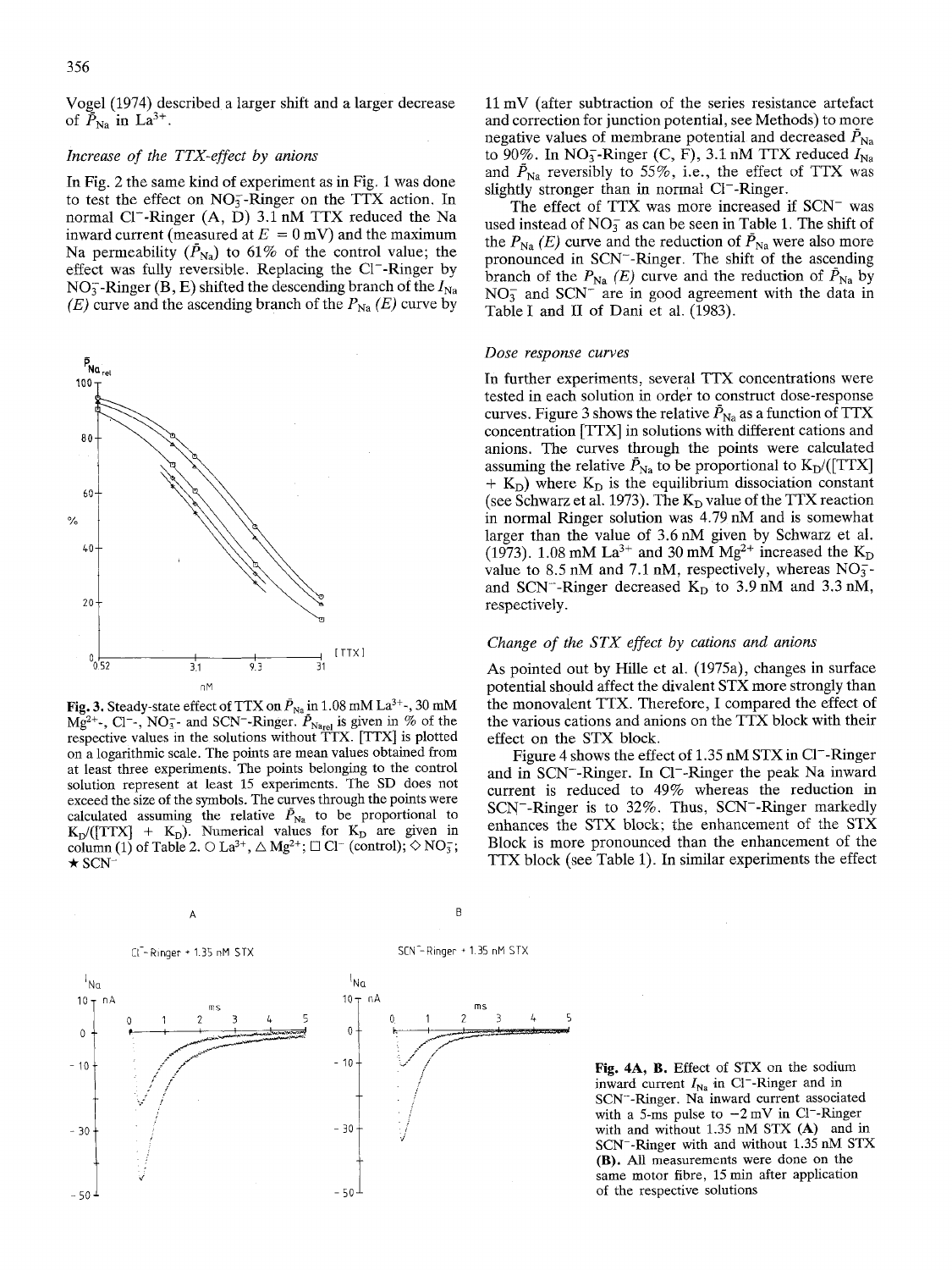Fig. 5. Equilibrium dissociation constant  $K_D$  for TTX and *STX* plotted against the voltage shift  $\Delta E$ . K<sub>D</sub> values calculated from the relative  $\bar{P}_{\text{Na}}$  as in column (1) of Table 2. *dE* determined from the shift of the ascending branch of the  $P_{\text{Na}}(E)$ curve. Measurements in normal Ringer ( $\times$ ), in Ringer with La<sup>3+</sup> ( $\star$ ) or Mg<sup>2+</sup>  $(\Box)$ , in NO<sub>3</sub>-Ringer ( $\triangle$ ) and in SCN<sup>-</sup>-Ringer (O). Points for *TTX* fitted by the equation  $K_D = 4.81 \exp(18.41$  $10^{-3}$  *dE*) [nM] with  $\triangle E$  in millivolt. Curve for STX calculated from the equation  $K_D = 1.56 \exp(36.82 \ 10^{-3} \ \Delta E)$ [nM]. *Inset:*  $K_D$  versus  $\Delta E$  replotted with  $K<sub>D</sub>$  on a logarithmic scale to illustrate more dearly the different slopes of the two curves

 $^{10}$   $\mathbf{F}^{K_{\text{D}}(nM)}$   $^{10}$   $\mathbf{T}$   $^{10}$ ™. 1 K D ( nM ) TTX m I  $\mathcal{A} = \mathcal{A} \cup \mathcal{A}$ SIX  $-20$  0 20 40  $\Delta E$  (mV) **STX** AE mV) **I i I I I I**   $-20 -10$  $\Omega$ I0 20 30

of 0.135 mM La<sup>3+</sup>-, 1.08 mM La<sup>3+</sup>-, 30 mM Mg<sup>2+</sup>-, and  $NO<sub>3</sub>$ -Ringer on the block produced by 0.54 nM, 1.35 nM, and 3.375 nM STX was studied.  $K_D$  values for STX were calculated from the relative  $\tilde{P}_{\text{Na}}$  values as in the experiments with TTX. In normal Ringer the K<sub>D</sub> was 1.56  $\pm$  $0.03$  nM (mean  $\pm$  SD from 29 measurements), which is in reasonable agreement with the value of 1.4 nM given by Wagner and Ulbricht (1975) and Barchi and Weigele (1979).

In Fig. 5, the  $K_D$  values for TTX and STX measured in the various solutions are plotted against the shifts  $\Delta E$  of the  $P_{\text{Na}}$  (*E*) curve obtained in the same solutions. The curve through the points for TTX was fittet with the help of an exponential function. It intersects the ordinate axis at 4.81 nM; this agrees well with the  $K_D$  value of 4.79 nM in normal Ringer solution. From the slope of the curve one can calculate that the TTX receptor sees only  $46\%$  (=  $0.0184 \times RT/F$ ) of the negative surface potential seen by the gating machinery  $(m$ -gates). A curve with a two times larger slope (to account for the two positive charges of the STX molecule) was drawn through the point  $K_D = 1.56$  nM at  $\Delta E = 0$  mV. It clearly provides a good fit to the points measured with STX. (No satisfactory fit was obtained with a 1.5 times larger slope; in this case the calculated  $K_D$  at  $\Delta E$  $= 30$  mV was 3.6 nM which is significantly smaller than the measured  $K_D$  values). The larger slope of the STX curve is best seen when  $K_D$  is plotted on a logarithmic scale (see inset of Fig. 5). It indicates that  $\Delta E$  affects the action of STX more strongly than the action of TTX. For example, changing  $\Delta E$  from 0 to 20 mV increases the K<sub>D</sub> value for STX by a factor of 2.1 and the  $K_D$  value for TTX by a factor of only 1.44.

## **Discussion**

Earlier investigators found a reduction of the TTX and STX effect by  $Ca^{2+}$  (Hille et al. 1975a) and a reduction of the TTX effect by  $H<sup>+</sup>$  (Ulbricht and Wagner 1975). The present paper shows that  $Mg^{2+}$  and  $La^{3+}$  too reduce the TTX and  $STX$  effect, whereas  $NO<sub>3</sub><sup>-</sup>$  and SCN<sup>-</sup> increase the effect of the two toxins.

The most likely explanation is that the observed changes are caused by changes in the effective TTX or STX concentration due to changes of the surface potential in the vicinity of the toxin binding site. As shown by Fig. 5, the  $K_D$ values for TTX and STX measured in the various solutions are correlated to the voltage shifts of the  $P_{\text{Na}}(E)$  curve that occur in these solutions. The changes in  $K_D$  are apparent changes. They can be quantitatively explained by assuming that the toxin receptor sees only 46% of the voltage shift  $\Delta E$  seen by the *m*-gates. In this case the effective TTX concentration at the toxin receptor equals  $[TTX] \cdot \exp(-0.46 \ \Delta E \cdot F/RT)$  and K<sub>D</sub> values are almost constant [see column (4) of Table 2].

An alternative assumption would be that the divalent or trivalent cations compete with TTX or STX for the same receptor whose occupation results in the occlusion of the channel. In this case the fraction of channels blocked by TTX will be

$$
1 - p_T' = \frac{c_{\text{TTX}}}{c_{\text{TTX}} + c_{\text{cat}} + 1} \tag{3}
$$

where  $c_{\text{TTX}}$  and  $c_{\text{cat}}$  are the normalized concentrations of TTX and competing cations defined by  $c_{\text{TTX}} = [TTX]/K_D$ and  $c_{\text{cat}} = [\text{cations}]/K_{\text{D}_{\text{cat}}}$  (see Ulbricht and Wagner 1975). Solving for  $c_{\text{TTX}}$  and substituting the expression for  $c_{\text{TTX}}$ into the equation  $K_D = [TTX]/c_{TTX}$  leads to a new equation for  $K_D$  (see footnote  $\circ$  in Table 2).  $K_D$  values calculated from this equation [see column (2) of Table 2] increase with increasing concentration of  $La^{3+}$  and  $Mg^{2+}$ , a finding that argues against simple competition. This difficulty could be removed by a mixed model assuming competition plus a surface potential-induced change of the effective toxin concentration (assuming for instance that the TTX receptor experiences 24% of the negative surface potential seen by the gating machinery): in this case the  $K_D$  values become independent of the  $La^{3+}$  or  $Mg^{2+}$  concentration [column (3) of Table 2]. The competition model fails, however, to explain the increase of TTX-sensitivity in  $NO<sub>3</sub>-$  and SCN--Ringer.

Strong support for the surface potential hypothesis comes from the observation that the effect of the divalent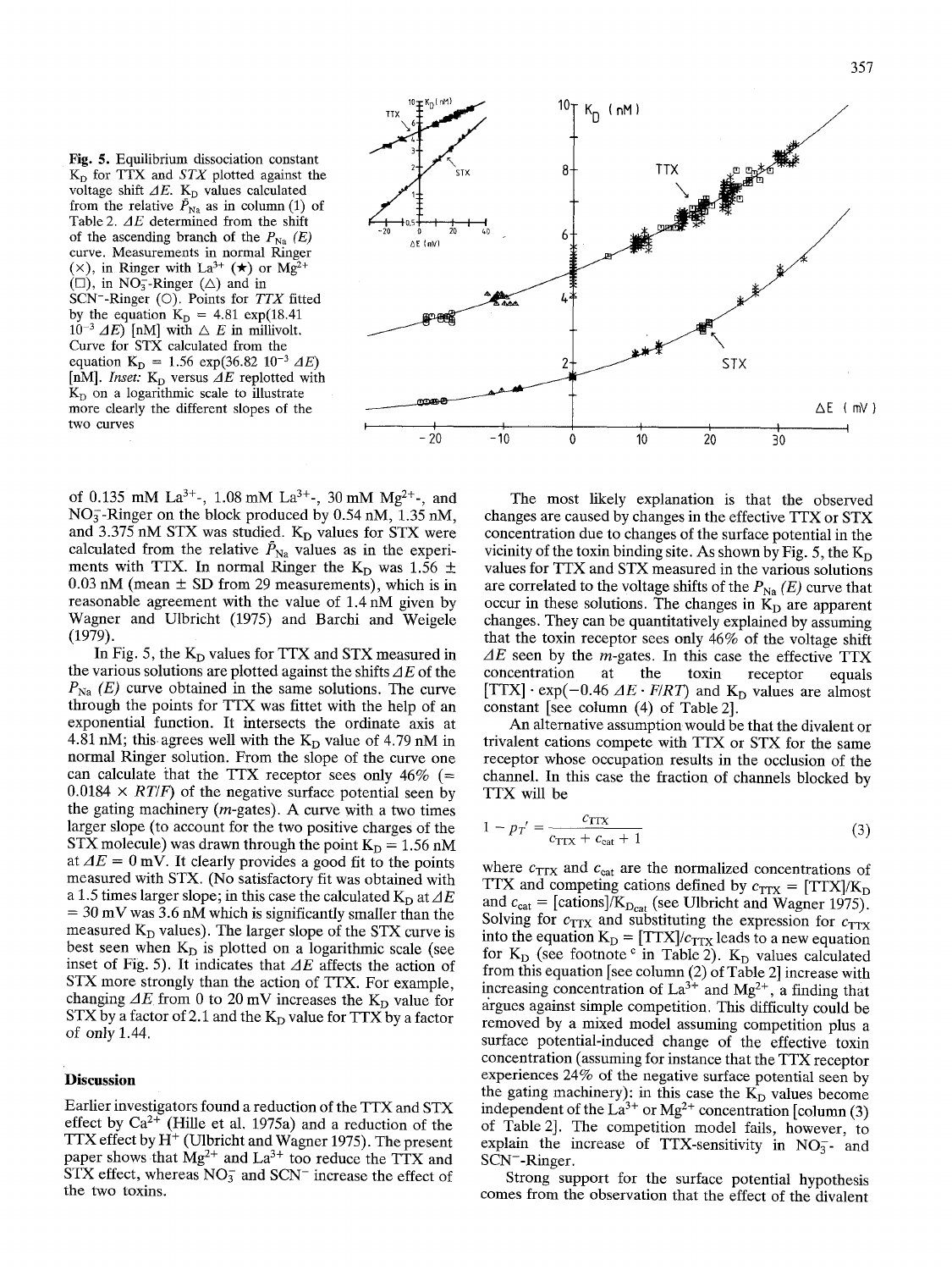**Table 2.** Apparent equilibrium dissociation constant,  $K_D$ , of TTX site reaction as calculated for the case of (1) exclusive change of 'affinity' of the toxin receptor in a two-site situation, (2) competition, (3) competition plus surface potential-induced change of effective toxin concentration, and (4) surface potential effect alone. The equations used are from Ulbricht and Wagner (1975) and given below

|                 | Test solution                   | $c_{cat}^a$ | $\boldsymbol{n}$ | $K_D$ calculated for assumptions |               |                        |                          |
|-----------------|---------------------------------|-------------|------------------|----------------------------------|---------------|------------------------|--------------------------|
|                 |                                 |             |                  | (1) <sup>b</sup><br>nM           | $(2)^c$<br>nM | (3) <sup>d</sup><br>nM | $(4)$ <sup>e</sup><br>nM |
| Control         |                                 | 0           | 107              | 4.79                             | 4.79          | 4.79                   | 4.79                     |
|                 | $0.135$ mM La <sup>3+</sup>     | 0.115       | 26               | 5.75                             | 5.16          | 4.69                   | 4.81                     |
|                 | $0.27$ mM $La^{3+}$             | 0.183       | 23               | 6.58                             | 5.56          | 4.73                   | 4.85                     |
|                 | $0.54$ mM $La^{3+}$             | 0.374       | 28               | 7.39                             | 5.37          | 4.28                   | 4.83                     |
| 1.08            | $mM La^{3+}$                    | 0.451       | 18               | 8.50                             | 5.86          | 4.36                   | 4.89                     |
| 10 <sup>°</sup> | $mM Mg2+$                       | 0.101       | 3                | 5.79                             | 5.26          | 4.76                   | 4.80                     |
| 15              | $mM Mg^{2+}$                    | 0.101       | 3                | 6.21                             | 5.64          | 4.93                   | 4.82                     |
| 20              | $mM$ $Mg^{2+}$                  | 0.151       |                  | 6.48                             | 5.63          | 4.79                   | 4.78                     |
| 25              | $mM\overline{Mg}^{2+}$          | 0.167       | 3                | 6.78                             | 5.81          | 4.85                   | 4.83                     |
| 30              | $mM Mg2+$                       | 0.250       | 19               | 7.11                             | 5.69          | 4.65                   | 4.88                     |
| 35              | $mM Mg2+$                       | 0.236       | 3                | 7.23                             | 5.85          | 4.67                   | 4.75                     |
| 40              | $mM Mg2+$                       | 0.229       | 3                | 7.43                             | 6.05          | 4.81                   | 4.84                     |
| 50              | $~\mathrm{mM}~\mathrm{Mg^{2+}}$ | 0.285       | 3                | 7.68                             | 5.98          | 4.65                   | 4.79                     |
| 60              | $mM Mg2+$                       | 0.364       | 3                | 7.93                             | 5.81          | 4.49                   | 4.89                     |
| $NO_3^-$        |                                 |             | 14               | 3.95                             |               |                        | 4.77                     |
| $SCN^-$         |                                 |             | 12               | 3.33                             |               |                        | 4.81                     |

$$
c_{\text{cat}} = \frac{1 - \alpha}{\alpha}; \quad \alpha = \frac{\bar{P}_{\text{Na}} \text{ of test solution}}{\bar{P}_{\text{Na}} \text{ of control solution}}
$$

 $P_{\text{Na}}$  of test solution + TTX

 $\mathbf{r}_{\mathbf{D}} = [T_1 \mathbf{r}_{\mathbf{A}}] \cdot (T_1 \mathbf{p}_T - T_1)$ ;  $\mathbf{p}_T = \frac{\overline{\mathbf{p}}_{\mathbf{N}_P}}{\mathbf{p}_{\mathbf{N}_P}}$  of test solution

<sup>*c*</sup>  $K_{D} = [TTX]/(1/p_{T}^{\prime} - 1) \cdot (c_{cat} + 1)$ 

 $d$   $K_D = \{ [TTX]/(1/p_T' - 1) \cdot (c_{cat} + 1) \} \exp \cdot (-0.24 \Delta E \cdot F/RT)$ 

 $e$  K<sub>D</sub> = { $[TTX]/(1/p_T' - 1)$ } exp  $\cdot$  (- 0.46  $\Delta E \cdot F/RT$ )

STX is more affected by  $Mg^{2+}$ ,  $La^{3+}$ ,  $NO_3^-$ , and SCN<sup>-</sup> than the effect of the monovalent TI'X. This finding confirms and extends the observation of Hille et al. (1975a) that increasing the  $Ca^{2+}$  concentration from 2 to 20 mM reduces the effectiveness of STX more than that of TTX. They could explain their results with both toxins by a change in surface potential of  $7.2-7.6$  mV, a potential change which is only 30% of that seen by the  $m$ -gates. Figure 5 of the present paper shows that the change of  $K_D$  with  $\Delta E$ observed with STX can be predicted from the  $K_D$  ( $\Delta E$ ) curve measured with TTX if allowance is made for the different valencies of the two toxins. Similarly, Ritchie and Rogart (1977) were able to predict quantitatively the effect of  $Ca^{2+}$  on TTX binding from measurements of STX binding in different  $Ca^{2+}$  concentrations, taking into account that TTX is monovalent and STX divalent (see their Fig. 9). The agreement between predicted and measured values in Fig. 5 of the present paper and in Fig. 9 of Ritchie and Rogart (1977) is surprising because in both cases the complications arising from the finite size of the  $STX<sup>2+</sup>$  cation (see Carnie and McLaughlin 1983; Alvarez et al. 1983) have been ignored.

The idea that the surface potential affects the toxin binding site is further supported by the finding that substitution of  $NO_3^-$  or  $SCN^-$  for  $Cl^-$  (which increases the negative surface potential) increases the effectiveness of TTX and STX. There are numerous studies describing the effect of foreign anions on the electrical excitability of nerve and muscle (for review, see Horowicz 1964; and Dani et al. 1983), but, to my knowledge, no publications concerning the influence of anions on drug effects [apart from a brief statement in Henderson et al, (1973) that substitution of  $NO<sub>3</sub><sup>-</sup>$  for Cl<sup>-</sup> has no effect on STX binding]. Only recently, Neumcke and Stämpfli (1984) in noise measurements on the node of Ranvier determined the number of conducting Na channels in Cl<sup>-</sup>- and NO<sub>3</sub>-Ringer with 8 nM TTX. In contrast to my results, they did not observe an enhancement of the TTX effect in NO<sub>3</sub>-Ringer. They found, however, an increase of the STX effect in SCN--Ringer (Neumcke and Stämpfli, personal communication).

Finally, it should be pointed out that the calculation of  $K_D$  values from measurements of  $I_{Na}$  or  $\bar{P}_{Na}$  is based on the assumption that TTX and STX merely reduce the number of conducting channels (N) but do not alter the single channel conductance  $(y)$ . Earlier noise measurements supported this assumption (Sigworth 1980) but a more recent investigation showed an increase of  $\gamma$  after application of  $8 \text{ nM}$  TTX (Neumcke and Stämpfli 1983). Because of the increase in  $\gamma$ , K<sub>D</sub> values deduced from measurements of  $I_{\text{Na}}$  or  $\bar{P}_{\text{Na}}$  are larger than the (real) K<sub>D</sub> values determined from measurements of N (see Neumcke and Stämpfli 1983). Likewise the changes of  $K_D$  produced by the various cations and anions are larger for  $K_D$ calculated from  $I_{\text{Na}}$  or  $\bar{P}_{\text{Na}}$  than for K<sub>D</sub> calculated from N. Consequently, the fraction of the electric field seen by the toxin binding site may actually be smaller than the value of 0.46 given above.

*Acknowledgements.* The author is greatly indebted to Professor Hans Meves for his helpful advice and discussion, to Professor B. Neumcke and Professor W. Ulbricht for reading and commenting on the manuscript, to Professor J. M. Ritchie for kindly providing